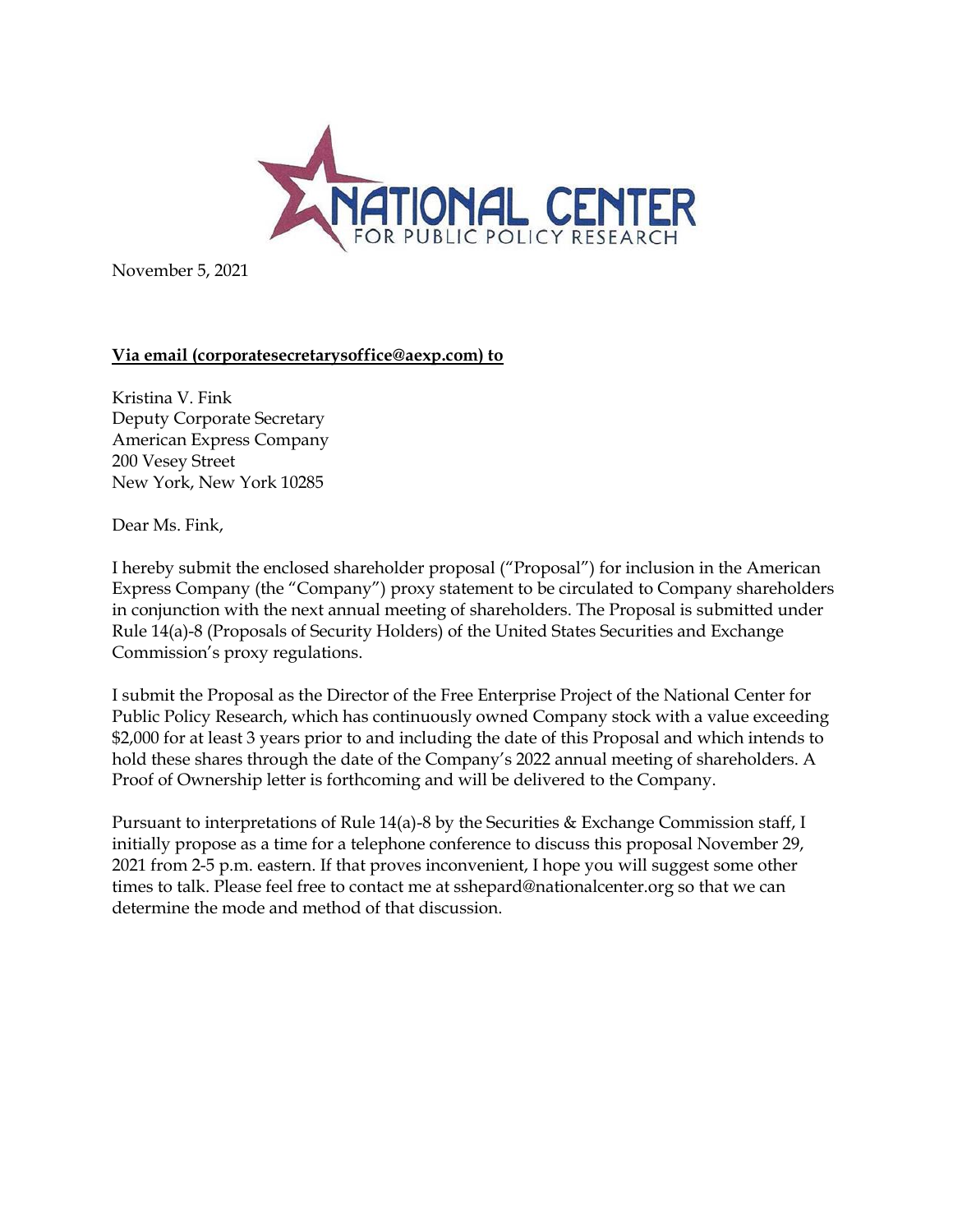Copies of correspondence or a request for a "no-action" letter should be sent to me at the National Center for Public Policy Research, 20 F Street, NW, Suite 700, Washington, DC 20001 and emailed to sshepard@nationalcenter.org.

Sincerely,

født Heffen

Scott Shepard

Enclosure: Shareholder Proposal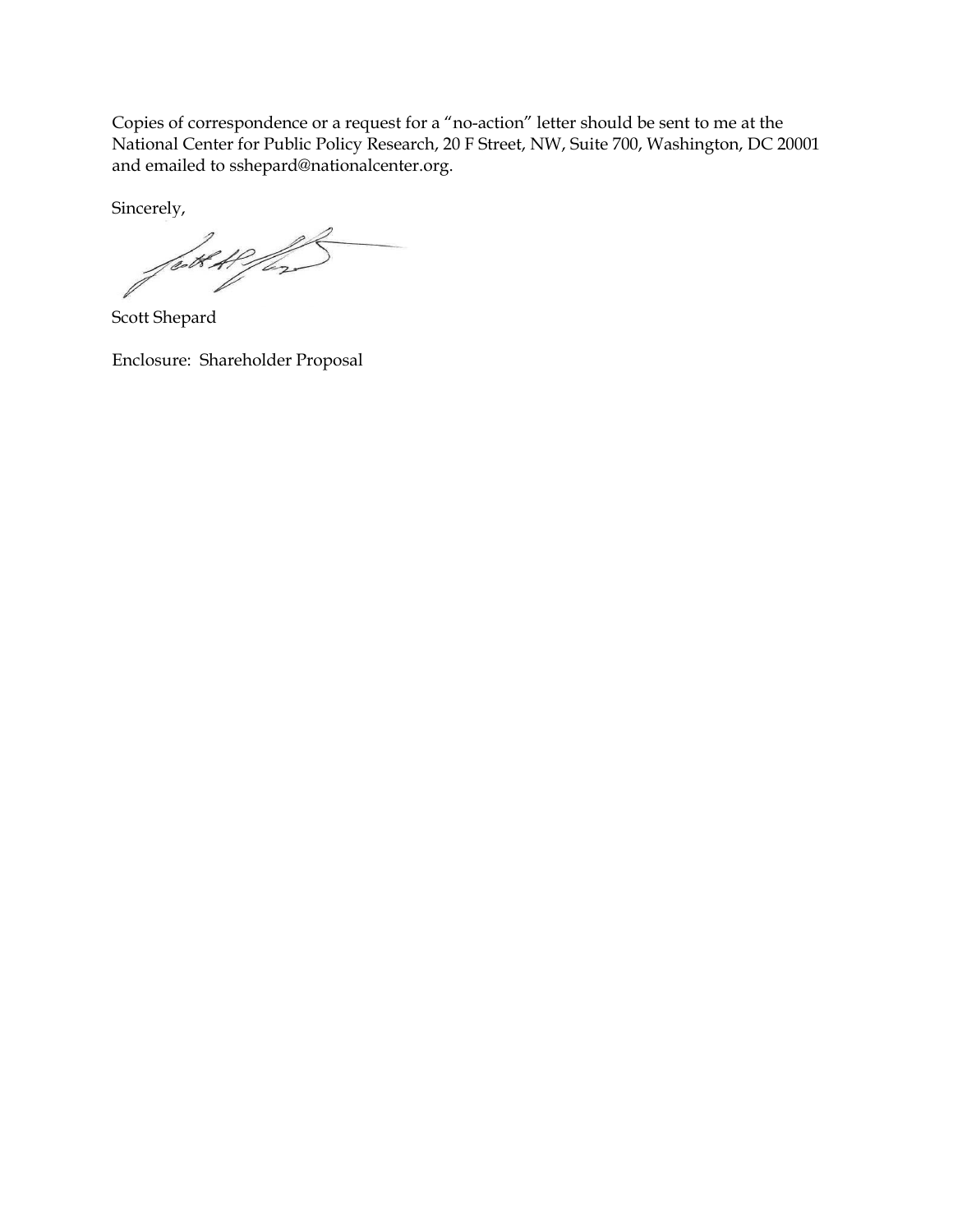## **Employee Training Disclosure Proposal**

**Resolved:** We, shareholders of the American Express Company ("the company"), ask the Board of Directors to publish annually, without incurring excessive costs or disclosing genuinely confidential or proprietary information, the written and oral content of employee-training materials offered to the company's employees by the company or with its consent, as well as any such materials that were sponsored by the company in whole or part. In the alternative we request the Board commission a workplace non-discrimination audit analyzing the company's impacts, including the impacts arising from company-sponsored or-promoted employee training, on civil rights and non-discrimination in the workplace, and the impacts of those issues on the company's business. In the latter instance, a report on the audit, prepared at reasonable cost and omitting confidential or proprietary information, should be publicly disclosed on the company's website.

**Supporting Statement:** Tremendous public attention has focused recently on workplace practices and employee training. All agree that employee success should be fostered and that no employees should face discrimination, but there is much disagreement about what nondiscrimination means.

Concern stretches across the ideological spectrum. Some have pressured companies to adopt "anti-racism" programs that seek to establish "racial equity," which appears to mean the distribution of pay and authority on the basis of race, sex, orientation and ethnic categories rather than by merit.<sup>1</sup> Where adopted, however, such programs raise significant objection, including concern that the "anti-racist" programs are themselves deeply racist and otherwise discriminatory.<sup>2</sup>

Many companies have been found to sponsor and promote overtly and implicitly discriminatory employee-training programs, including Bank of America, Verizon, Pfizer, CVS and AT&T.<sup>3</sup>

<sup>1</sup> [https://www.sec.gov/Archives/edgar/data/1048911/000120677421002182/fdx3894361](https://www.sec.gov/Archives/edgar/data/1048911/000120677421002182/fdx3894361-def14a.htm#StockholderProposals88) [def14a.htm#StockholderProposals88;](https://www.sec.gov/Archives/edgar/data/1048911/000120677421002182/fdx3894361-def14a.htm#StockholderProposals88) [https://www.sec.gov/divisions/corpfin/cf-noaction/14a-](https://www.sec.gov/divisions/corpfin/cf-noaction/14a-8/2021/asyousownike051421-14a8-incoming.pdf)

[<sup>8/2021/</sup>asyousownike051421-14a8-incoming.pdf;](https://www.sec.gov/divisions/corpfin/cf-noaction/14a-8/2021/asyousownike051421-14a8-incoming.pdf) [https://www.sec.gov/divisions/corpfin/cf](https://www.sec.gov/divisions/corpfin/cf-noaction/14a-8/2021/nyscrfamazon012521-14a8-incoming.pdf)[noaction/14a-8/2021/nyscrfamazon012521-14a8-incoming.pdf;](https://www.sec.gov/divisions/corpfin/cf-noaction/14a-8/2021/nyscrfamazon012521-14a8-incoming.pdf)

https://www.sec.gov/Archives/edgar/data/1666700/000119312521079533/d108785ddef14a.htm#rom1 08785\_58

<sup>2</sup> [https://www.americanexperiment.org/survey-says-americans-oppose-critical-race-theory/;](https://www.americanexperiment.org/survey-says-americans-oppose-critical-race-theory/) [https://www.newsweek.com/majority-americans-hold-negative-view-critical-race-theory-amid-](https://www.newsweek.com/majority-americans-hold-negative-view-critical-race-theory-amid-controversy-1601337)

[controversy-1601337;](https://www.newsweek.com/majority-americans-hold-negative-view-critical-race-theory-amid-controversy-1601337) [https://www.newsweek.com/coca-cola-facing-backlash-says-less-white-learning](https://www.newsweek.com/coca-cola-facing-backlash-says-less-white-learning-plan-was-about-workplace-inclusion-1570875)[plan-was-about-workplace-inclusion-1570875;](https://www.newsweek.com/coca-cola-facing-backlash-says-less-white-learning-plan-was-about-workplace-inclusion-1570875) [https://nypost.com/2021/08/11/american-express-tells](https://nypost.com/2021/08/11/american-express-tells-its-workers-capitalism-is-racist/)[its-workers-capitalism-is-racist/;](https://nypost.com/2021/08/11/american-express-tells-its-workers-capitalism-is-racist/)<https://www.city-journal.org/verizon-critical-race-theory-training>

<sup>3</sup> [https://www.city-journal.org/bank-of-america-racial-reeducation-program;](https://www.city-journal.org/bank-of-america-racial-reeducation-program) [https://www.city](https://www.city-journal.org/verizon-critical-race-theory-training)[journal.org/verizon-critical-race-theory-training;](https://www.city-journal.org/verizon-critical-race-theory-training) [https://nypost.com/2021/08/11/american-express](https://nypost.com/2021/08/11/american-express-tells-its-workers-capitalism-is-racist/)[tells-its-workers-capitalism-is-racist/;](https://nypost.com/2021/08/11/american-express-tells-its-workers-capitalism-is-racist/) [https://www.foxbusiness.com/politics/cvs-inclusion-training](https://www.foxbusiness.com/politics/cvs-inclusion-training-critical-race-theory)[critical-race-theory;](https://www.foxbusiness.com/politics/cvs-inclusion-training-critical-race-theory) [https://www.msn.com/en-us/money/other/pfizer-sets-race-based-hiring-goals-in](https://www.msn.com/en-us/money/other/pfizer-sets-race-based-hiring-goals-in-the-name-of-fighting-systemic-racism-gender-equity-challenges/ar-AAOiSwJ)[the-name-of-fighting-systemic-racism-gender-equity-challenges/ar-AAOiSwJ;](https://www.msn.com/en-us/money/other/pfizer-sets-race-based-hiring-goals-in-the-name-of-fighting-systemic-racism-gender-equity-challenges/ar-AAOiSwJ) https://www.cityjournal.org/att-racial-reeducation-program